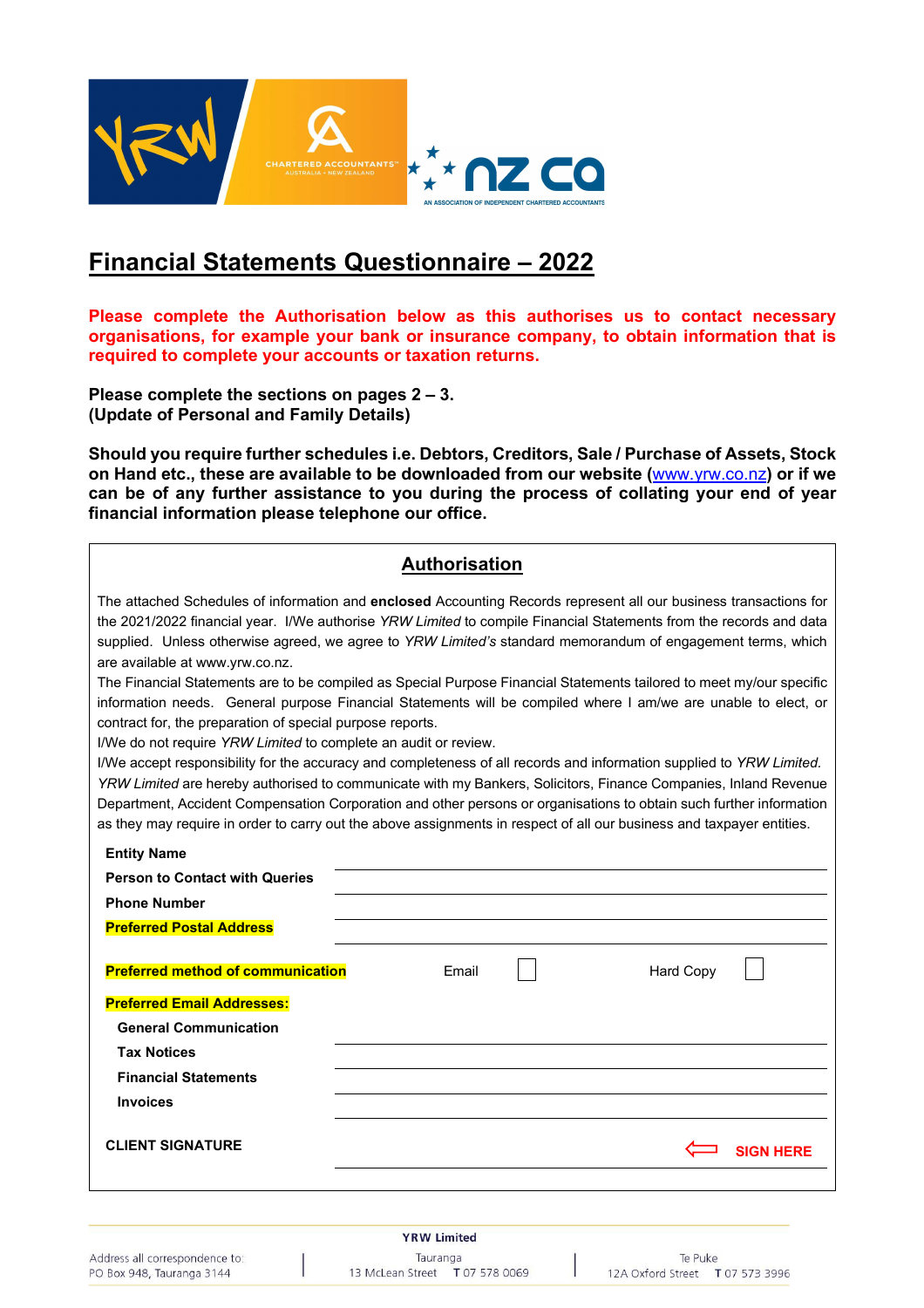#### **Update of Personal Details**

| <b>Business Physical</b><br><b>Address</b> |               |  |
|--------------------------------------------|---------------|--|
| <b>Home Address</b>                        |               |  |
|                                            |               |  |
| <b>Home Phone</b>                          | Fax           |  |
| <b>Work Phone</b>                          | Mobile/s      |  |
| <b>Name</b>                                | Date of Birth |  |
| <b>Name</b>                                | Date of Birth |  |
| <b>ACC Number</b>                          |               |  |
|                                            |               |  |

## **Family Details**

| 1) | <b>Children details</b>                                                                                                                                                                                 |                                                                                                                                                    |                           |               |                                  |                |           |
|----|---------------------------------------------------------------------------------------------------------------------------------------------------------------------------------------------------------|----------------------------------------------------------------------------------------------------------------------------------------------------|---------------------------|---------------|----------------------------------|----------------|-----------|
|    | Please complete the following:<br><b>Name of Child</b>                                                                                                                                                  | <b>Date Left School</b><br>(if applicable)                                                                                                         | <b>Tertiary Institute</b> | Date of Birth | <b>IRD Number</b>                |                |           |
|    |                                                                                                                                                                                                         |                                                                                                                                                    |                           |               |                                  |                |           |
|    |                                                                                                                                                                                                         |                                                                                                                                                    |                           |               |                                  |                |           |
|    |                                                                                                                                                                                                         |                                                                                                                                                    |                           |               |                                  |                |           |
|    | <b>Student Allowance letter required</b>                                                                                                                                                                |                                                                                                                                                    |                           |               | Yes                              | N <sub>o</sub> |           |
| 2) | <b>Working for Families Tax Credits</b><br>Have you received any regular payments?                                                                                                                      |                                                                                                                                                    |                           | Yes           | No                               |                |           |
|    | Have you had any changes in family circumstances?<br>If yes, provide full details, for e.g. Shared custody arrangements                                                                                 |                                                                                                                                                    |                           |               | Yes                              | No             |           |
|    | Your relationship with your spouse or partner (including a civil union or defacto partner)<br>commenced or ended during the year. Provide dates.                                                        |                                                                                                                                                    |                           |               |                                  |                |           |
| 3) | <b>Hours of Work</b><br>If you are in a single parent family do you work more than 20 hours per week?<br>If you are in a two parent family are your combined hours of work more than 30 hours per week? |                                                                                                                                                    |                           | Yes<br>Yes    | N <sub>o</sub><br>N <sub>o</sub> |                |           |
|    |                                                                                                                                                                                                         | If you and/or your spouse or partner started or stopped working the required hours during the<br>year please attach details of the dates involved. |                           |               |                                  |                |           |
| 4) | <b>Child Support</b><br>Have you received / paid any Child Support during the year?                                                                                                                     |                                                                                                                                                    |                           | Yes<br>\$     | No.                              |                |           |
| 5) | <b>Other Payments Received</b><br>day to day living expenses?                                                                                                                                           | Have you received any other payments from any person or entity that was used for the family's                                                      |                           |               |                                  | Yes            | <b>No</b> |
|    | If you have answered yes, please advise amount received and nature of the payment.                                                                                                                      |                                                                                                                                                    |                           |               |                                  |                |           |
|    | \$                                                                                                                                                                                                      |                                                                                                                                                    |                           |               |                                  |                |           |